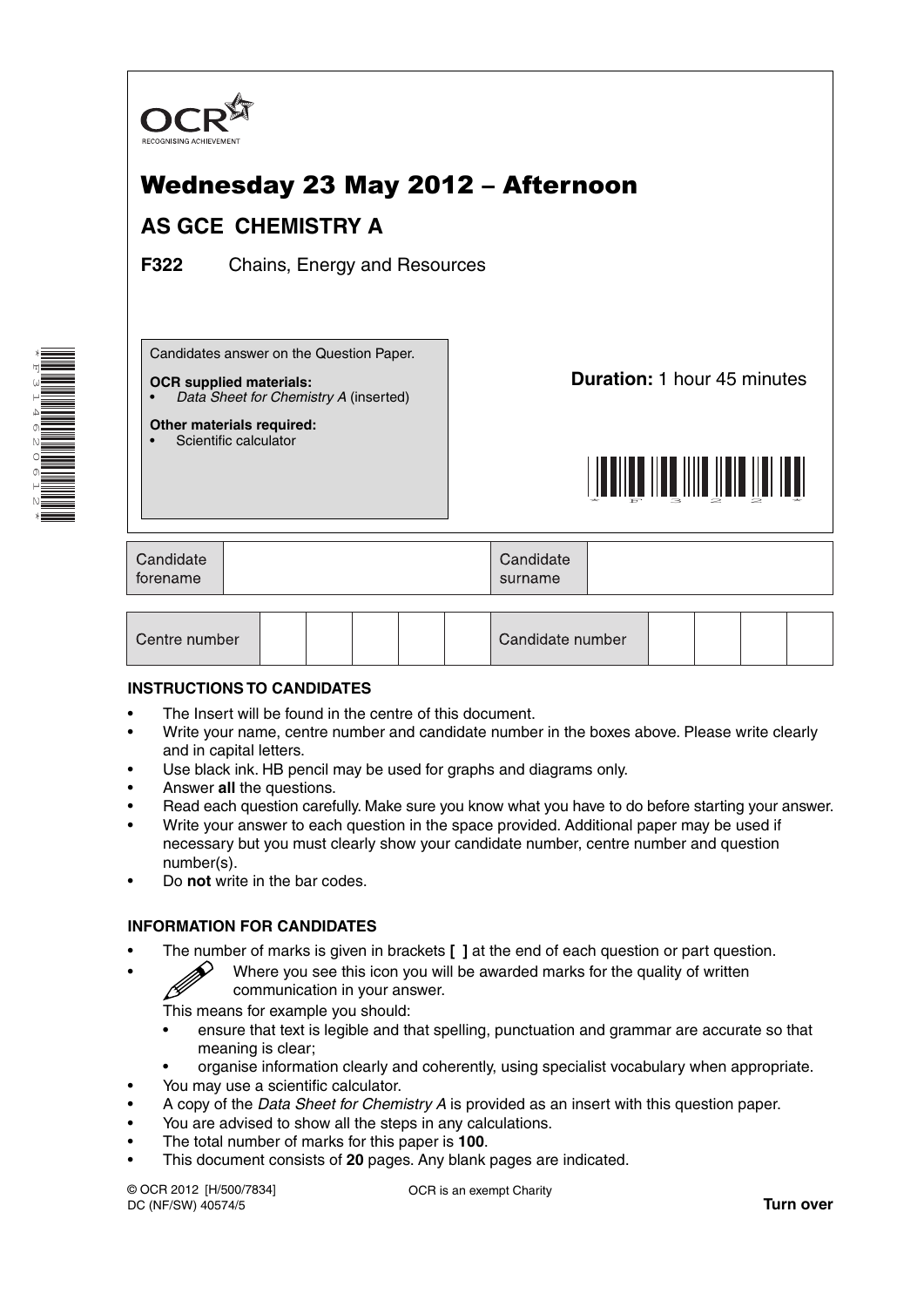#### Answer **all** the questions.

**1** Crude oil is a source of many important petrochemicals.

The flow chart shows some of the petrochemicals that can be made and the processes used to make them.



 **(a)** Explain why crude oil can be separated into different fractions.

 ................................................................................................................................................... ............................................................................................................................................. **[1]**

 **(b)** Many scientists believe that we should use more fuels such as biodiesel or bio-ethanol rather than petrol and diesel.

Suggest **one** reason why these scientists take this view.

 ................................................................................................................................................... ............................................................................................................................................. **[1]**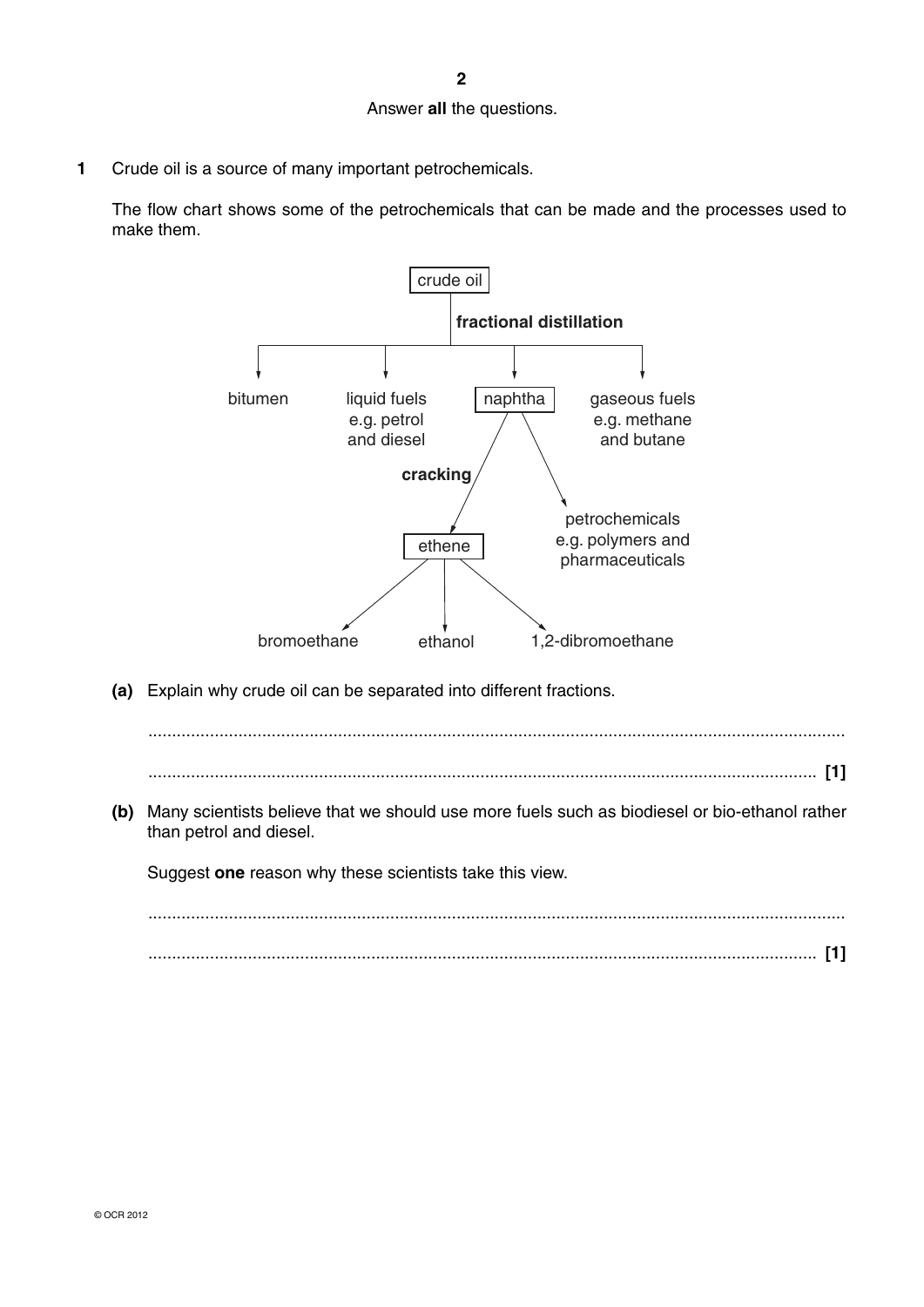- (c) Cracking converts the alkane dodecane,  $C_{12}H_{26}$ , into more useful short chain alkanes and alkenes.
	- When  $C_{12}H_{26}$  is cracked, a variety of alkanes and alkenes are formed with different chain  $(i)$ lengths.

Explain why a variety of alkanes and alkenes are formed with different chain lengths.

(ii) One molecule of  $C_{12}H_{26}$  is cracked to produce one molecule of propane and several molecules of an alkene.  $\mathbf{\tilde{A}}$ .

The mass spectrum of A contains peaks with the following  $m/z$  values: 15, 27 and 42. There are no  $m/z$  values above 42.

- Write the formula of the particle responsible for the peak at  $m/z = 27$ .
- $\bullet$ Identify, with a reason, alkene A.
- Write an equation to show this cracking of  $C_{12}H_{26}$  to form alkene A.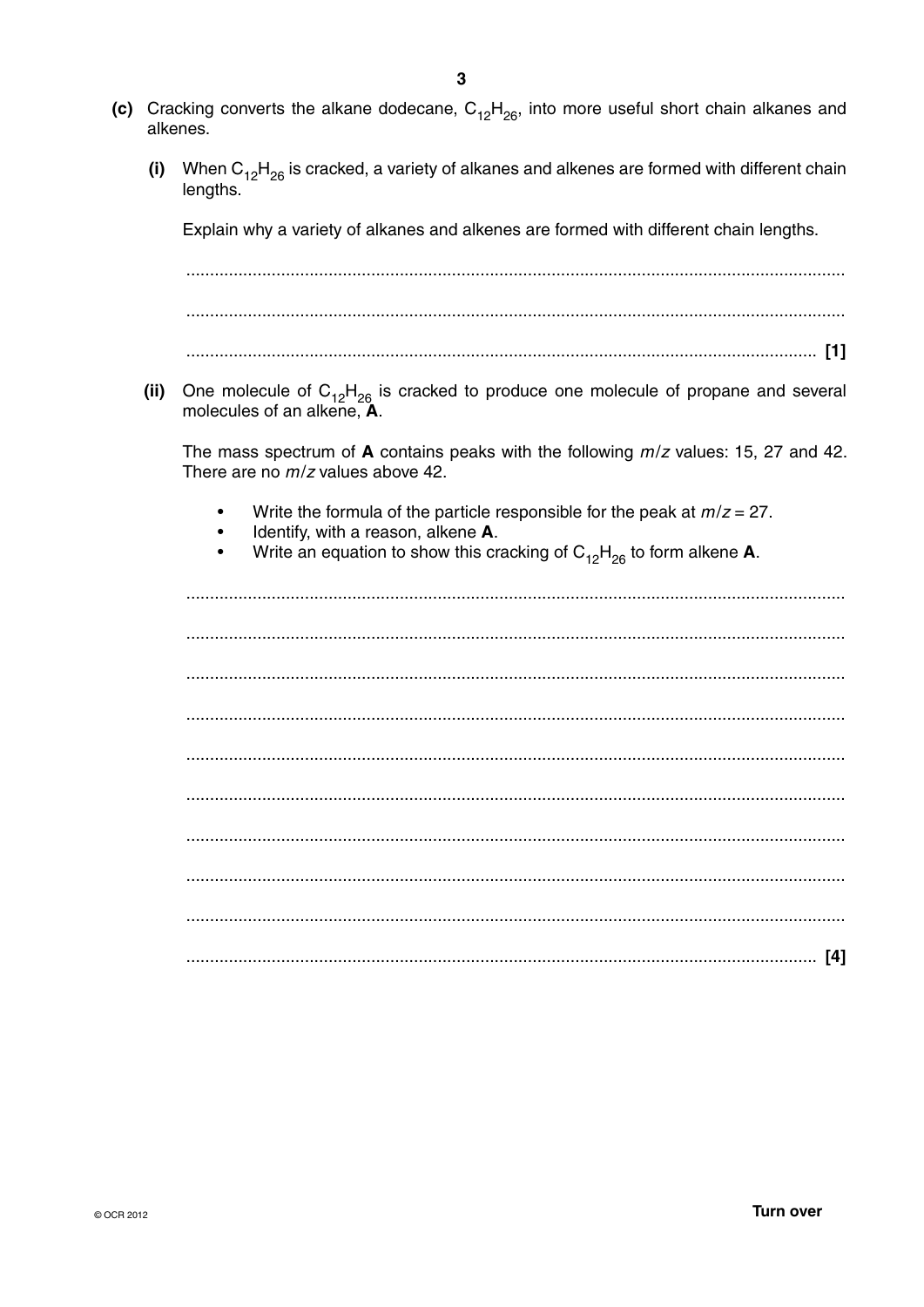(d) Ethene can be converted into petrochemicals.

 $\bullet$ Describe how ethene can be converted into 1,2-dibromoethane, bromoethane and ethanol.

| Name and describe the mechanism for the conversion of ethene into 1,2-dibromoethane<br>using the 'curly arrow' model.<br>Include any relevant dipoles. |
|--------------------------------------------------------------------------------------------------------------------------------------------------------|
|                                                                                                                                                        |
|                                                                                                                                                        |
|                                                                                                                                                        |
|                                                                                                                                                        |
|                                                                                                                                                        |
|                                                                                                                                                        |
|                                                                                                                                                        |
|                                                                                                                                                        |
|                                                                                                                                                        |
|                                                                                                                                                        |
|                                                                                                                                                        |
|                                                                                                                                                        |
|                                                                                                                                                        |
|                                                                                                                                                        |
|                                                                                                                                                        |
|                                                                                                                                                        |
|                                                                                                                                                        |
|                                                                                                                                                        |
|                                                                                                                                                        |
|                                                                                                                                                        |
|                                                                                                                                                        |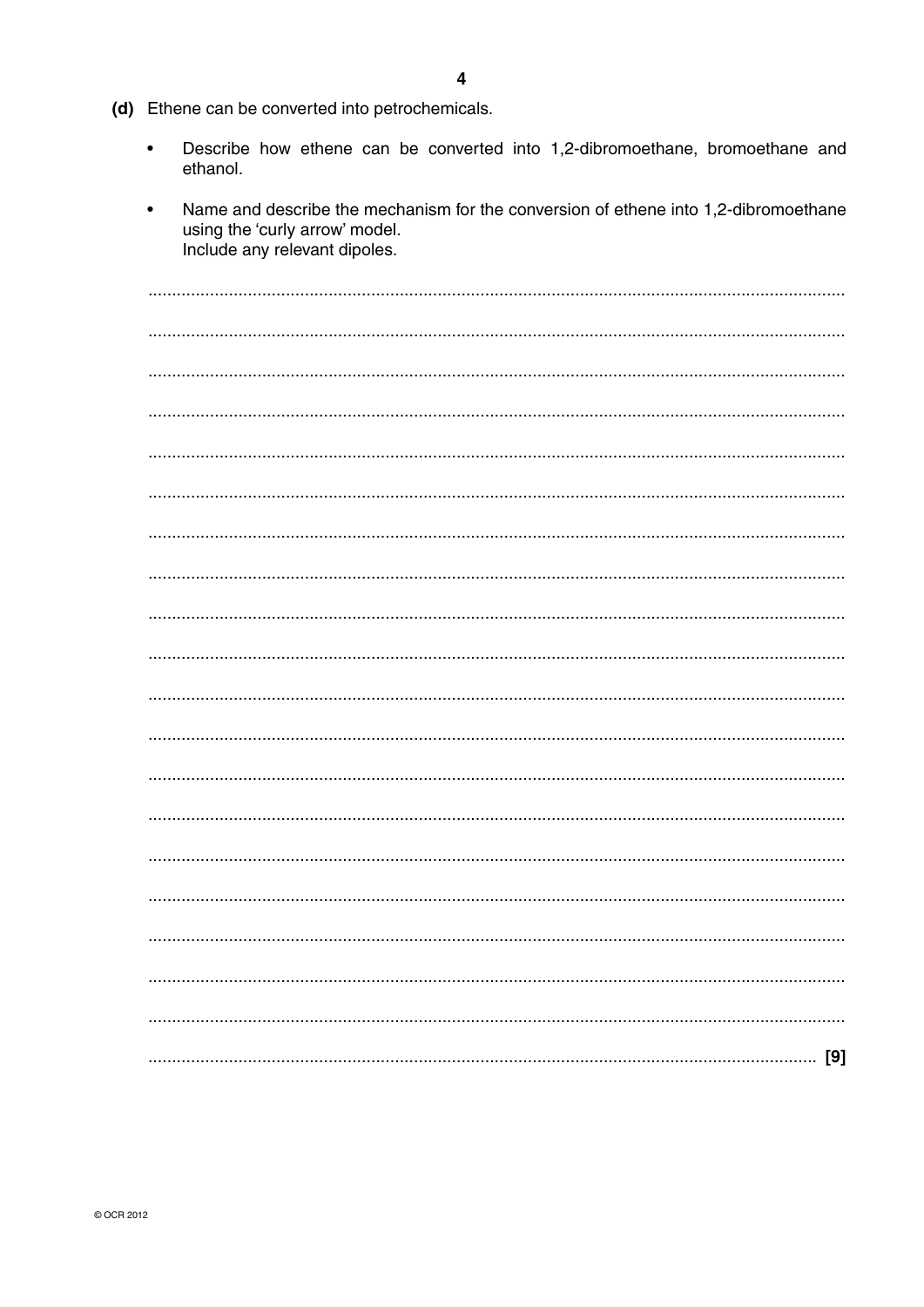(e) Draw and explain the shape of an ethene molecule. State the H-C-H bond angle in ethene.

(f) Addition polymers are made by the polymerisation of alkenes.

E-Pent-2-ene can be made into an addition polymer.

(i) Draw the structure of  $E$ -pent-2-ene.

(ii) Draw the structure of poly(pent-2-ene). Include two repeat units.

 $[1]$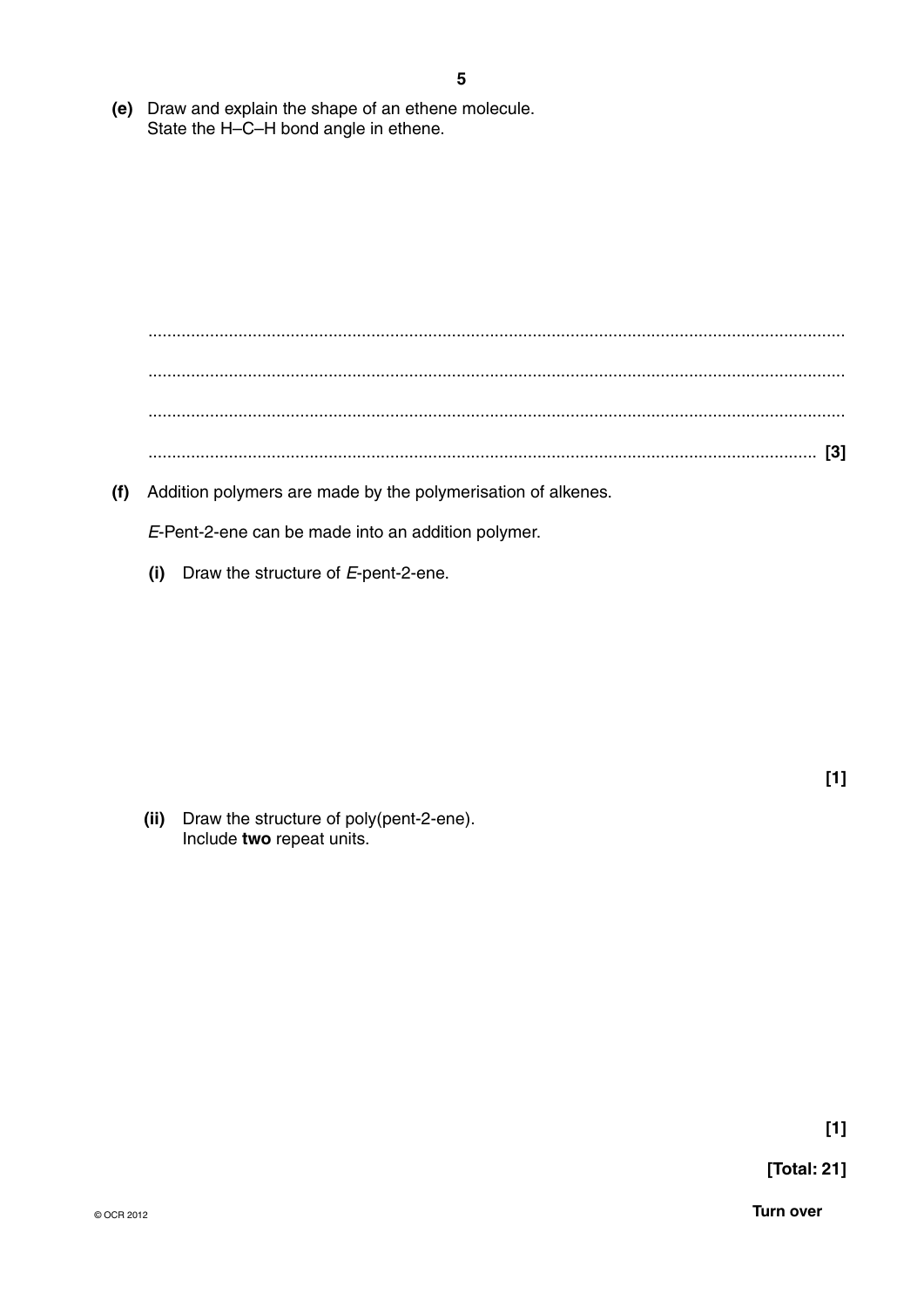**2** Epoxyethane, C<sub>2</sub>H<sub>4</sub>O, is a synthetic intermediate that is used to make ethane-1,2-diol and some polymers. The structure of epoxyethane is shown below.



- **(a)** The controlled catalysed reaction of ethene with oxygen forms epoxyethane as the only product.
	- **(i)** Write the equation for this reaction.

 **[1]**

- **(ii)** When burnt in excess oxygen, ethene completely combusts. Write the equation for the complete combustion of ethene. ..................................................................................................................................... **[1]**
- **(b)** Epoxyethane reacts with water in the presence of an acid catalyst to form ethane-1,2-diol.



The mechanism for this reaction is shown below.

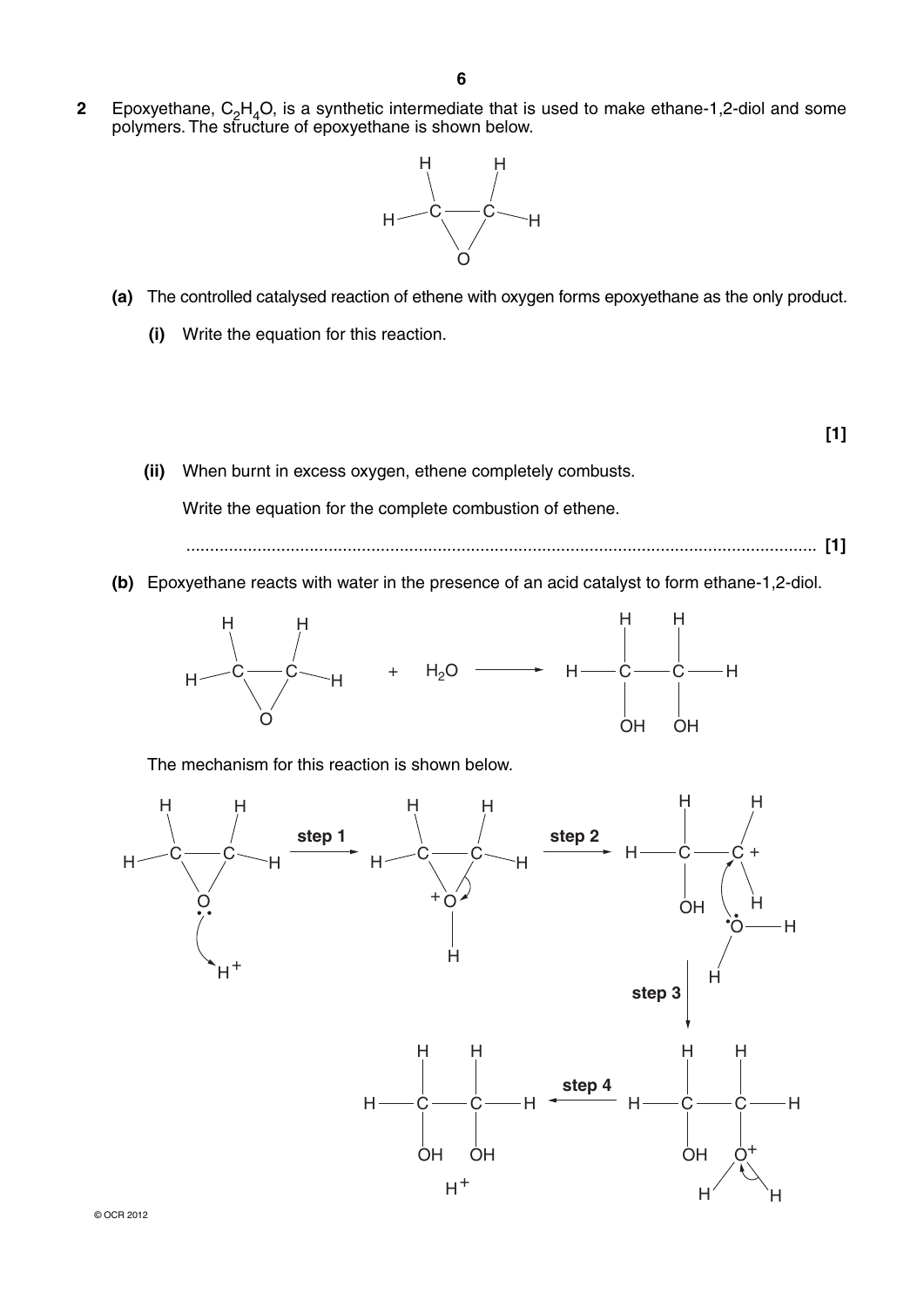$(i)$ Draw dipoles on the carbon and oxygen atoms on the displayed formula of epoxyethane.



 $[1]$ 

 $(iii)$ The mechanism uses the 'curly arrow' model. What does a 'curly arrow' represent? (iii) What type of bond fission occurs in step 2? Explain your answer.  $(iv)$ How can you tell that water is behaving as a nucleophile in step 3? (v) How does the mechanism show that H<sup>+</sup> ions act as a catalyst in this reaction? Refer to the steps in the mechanism in your answer. (vi) Epoxyethane reacts with methanol,  $CH_3OH$ , to form a compound with the molecular formula  $C_3H_8O_2$ .

Suggest the structure of this compound.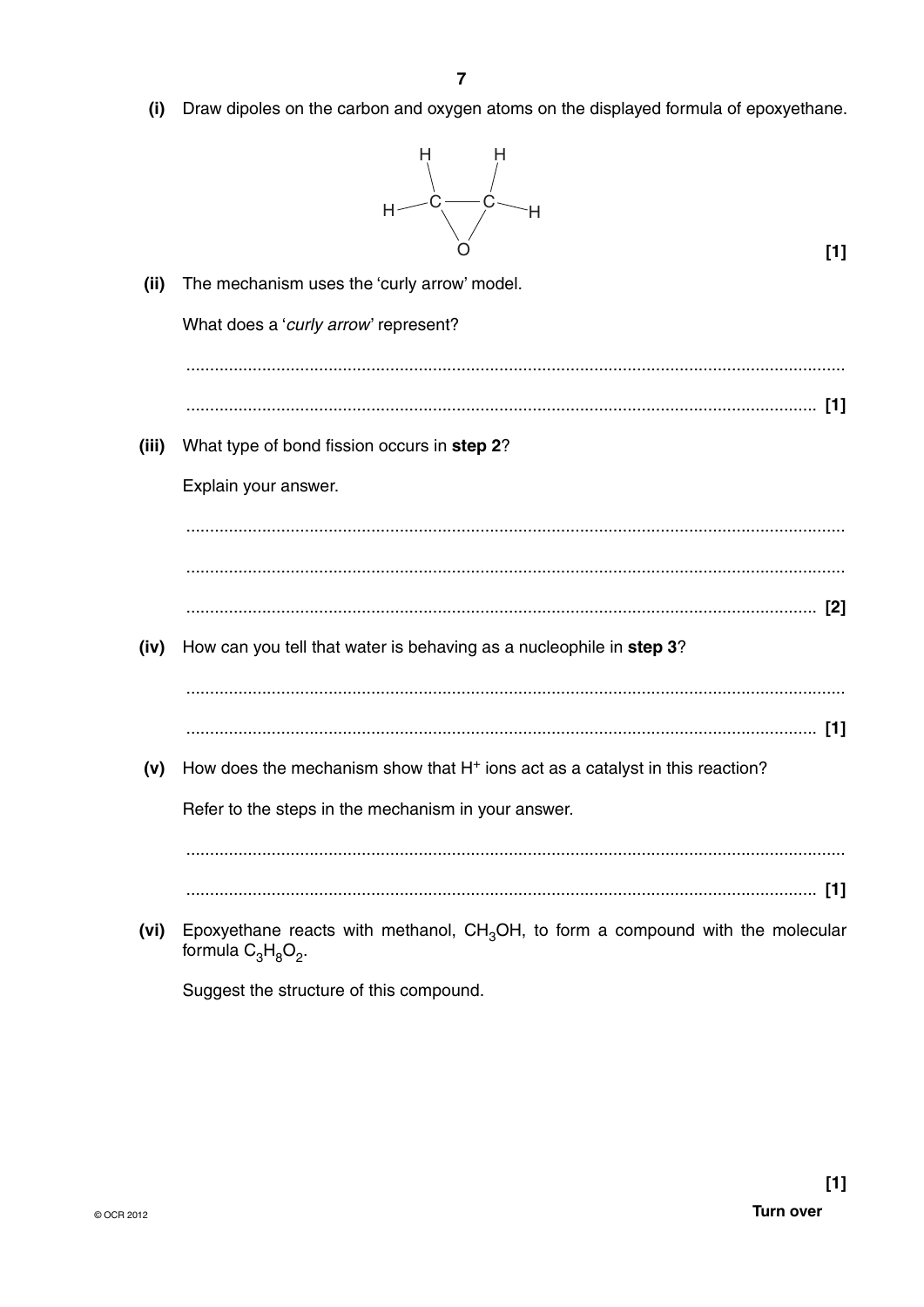**8**

 **(c)** Ethane-1,2-diol is much less volatile than ethanol.

Suggest why.

 ................................................................................................................................................... ................................................................................................................................................... ................................................................................................................................................... ................................................................................................................................................... ............................................................................................................................................. **[2]**

(d) Ethane-1,2-diol reacts with an excess of ethanoic acid, CH<sub>3</sub>COOH, in the presence of an acid catalyst. A compound is formed with the molecular formula  $C_6H_{10}O_4$ .

Draw the structure of this compound.

 **[2]**

 **(e)** Ethane-1,2-diol reacts with warm acidified potassium dichromate(VI). A number of different organic products are formed.

Draw the displayed formulae of **two** of these organic products.

 **[2]**

 **[Total: 15]**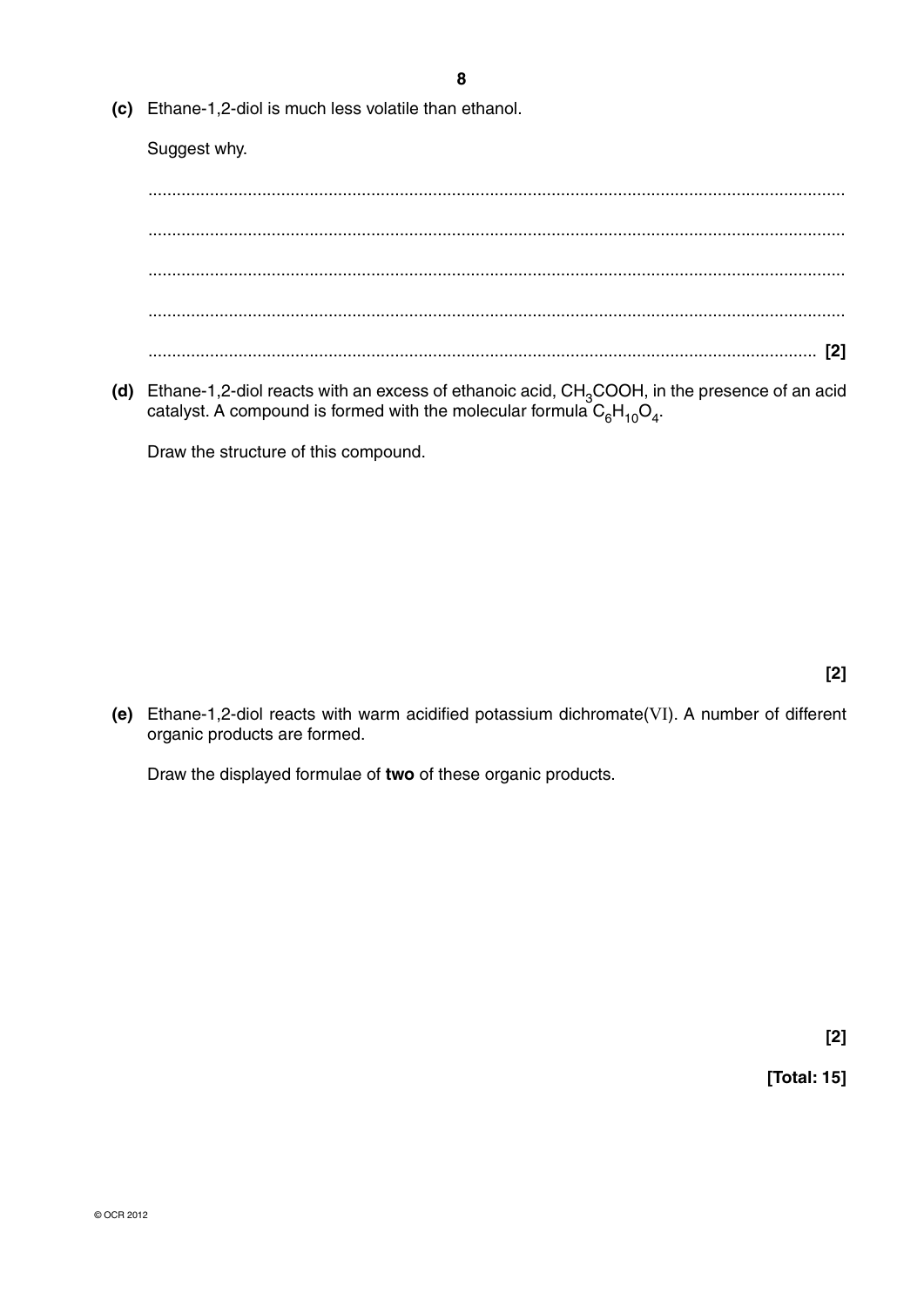9

 $\overline{3}$ Hydrogen has many industrial uses including making margarine and ammonia.

Hydrogen can be made by the reaction between methane and steam.

 $CH_A(g) + H_2O(g) \rightleftharpoons CO(g) + 3H_2(g)$   $\Delta H = +210 \text{ kJ} \text{mol}^{-1}$ 

(a) The pressure of the equilibrium mixture is **increased**.

Explain what happens to the position of the equilibrium.

(b) The temperature of the equilibrium mixture is increased.

Explain what happens to the position of the equilibrium.

- (c) The reaction is actually carried out in the presence of a nickel catalyst at a pressure of 30 atmospheres.
	- (i) Suggest why the manufacturer uses a pressure of 30 atmospheres.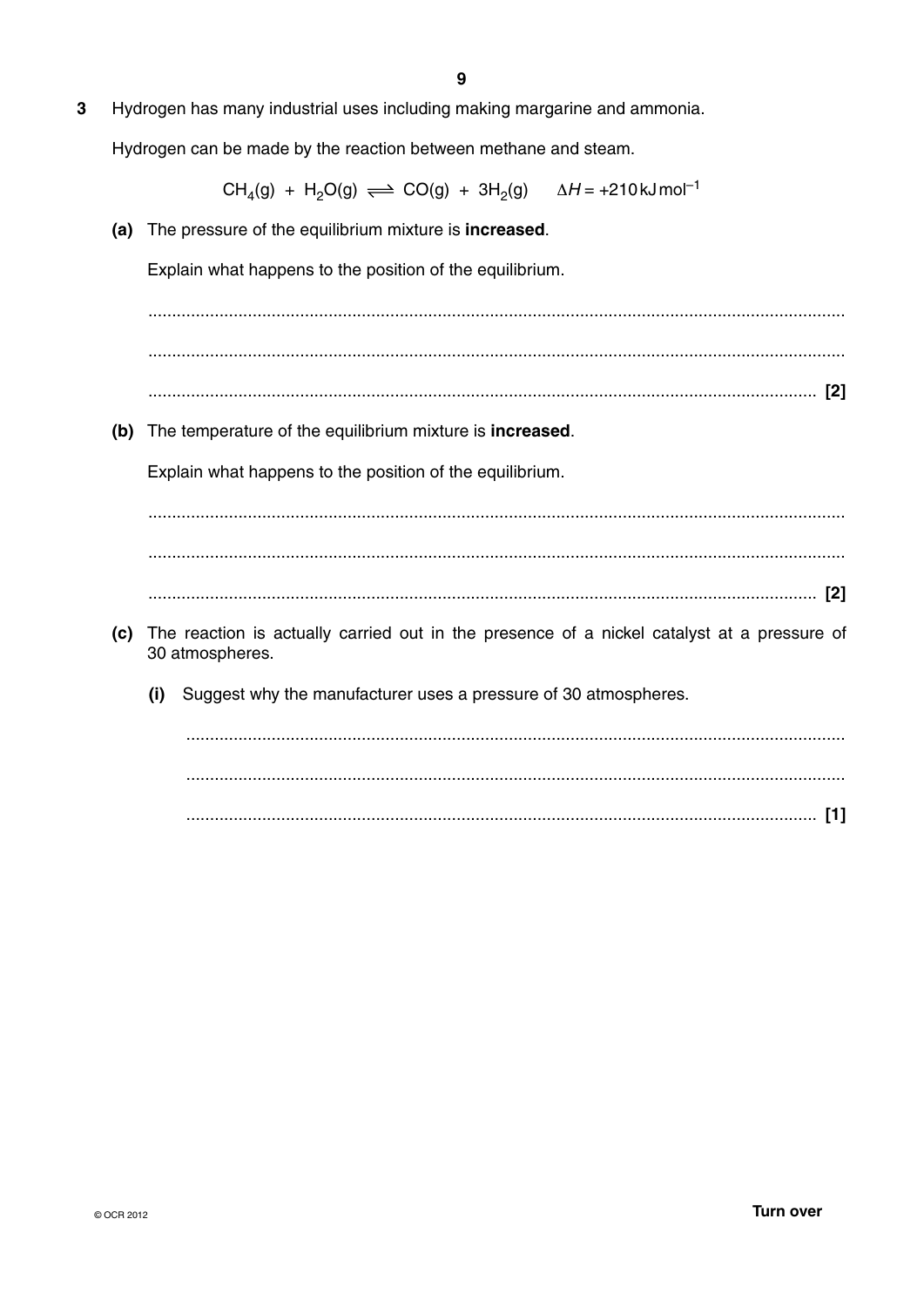**(ii)** The nickel catalyst increases the rate.

Use a labelled diagram of the Boltzmann distribution of molecular energies to explain why.

 ........................................................................................................................................... ........................................................................................................................................... ........................................................................................................................................... ........................................................................................................................................... ..................................................................................................................................... **[3]**

 **(d)** A chemical factory uses 200 tonnes of methane a day. The factory produces 68.4 tonnes of hydrogen per day by reacting methane with steam.

 $CH_4(g) + H_2O(g) \rightleftharpoons CO(g) + 3H_2(g)$ 

Calculate the percentage yield of hydrogen.

Give your answer to **three** significant figures. (1 tonne =  $1 \times 10^6$  g)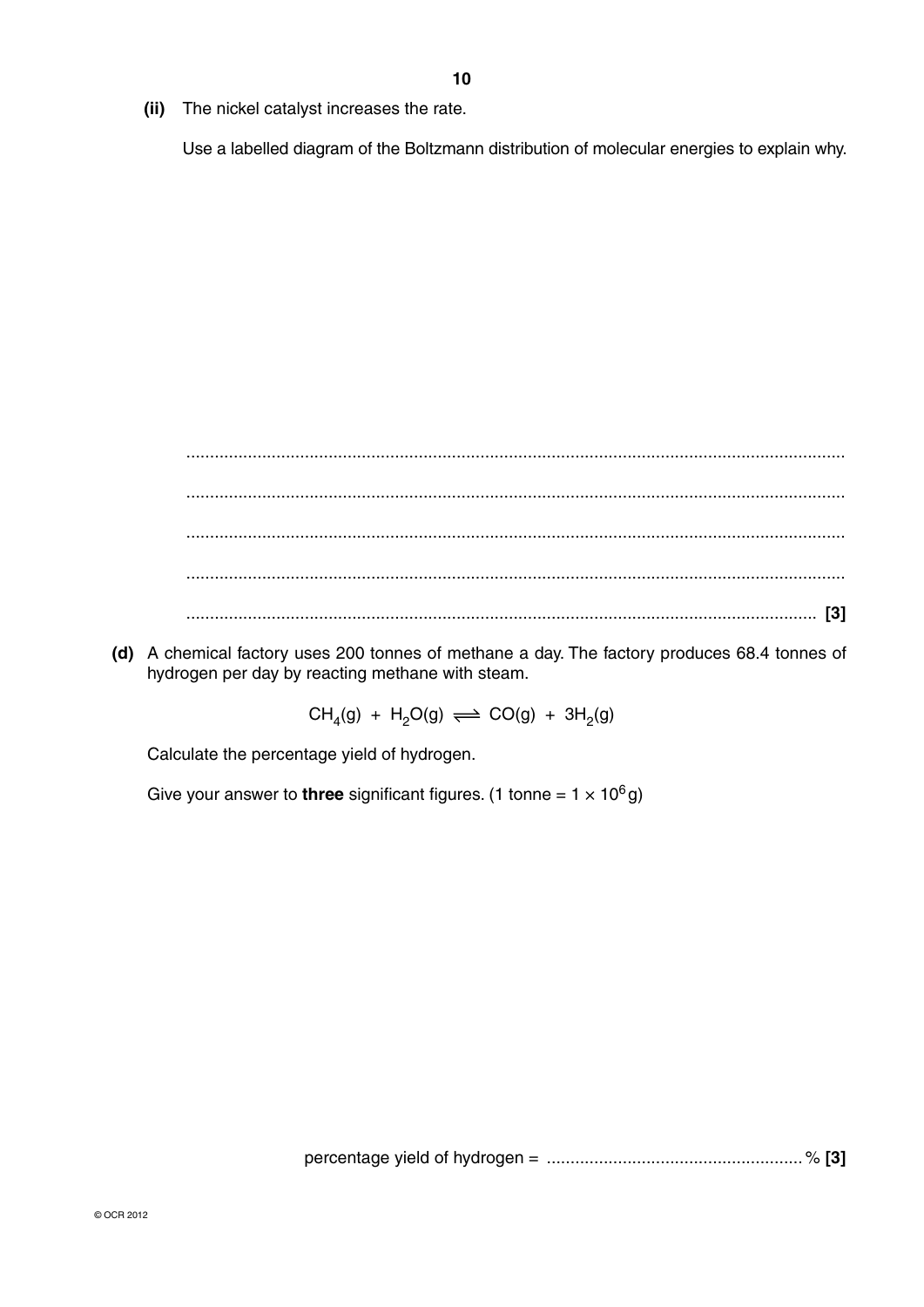(e) The carbon monoxide produced in the equation below can be reacted with hydrogen to make methanol.

 $CH<sub>4</sub>(g) + H<sub>2</sub>O(g) \implies CO(g) + 3H<sub>2</sub>(g)$ 

 $(i)$ Construct the equation for the reaction of carbon monoxide with hydrogen to make methanol.

(ii) Suggest two reasons why it is important to use the carbon monoxide to make methanol.

(f) Describe how hydrogen can be used in the manufacture of margarine.

[Total: 16]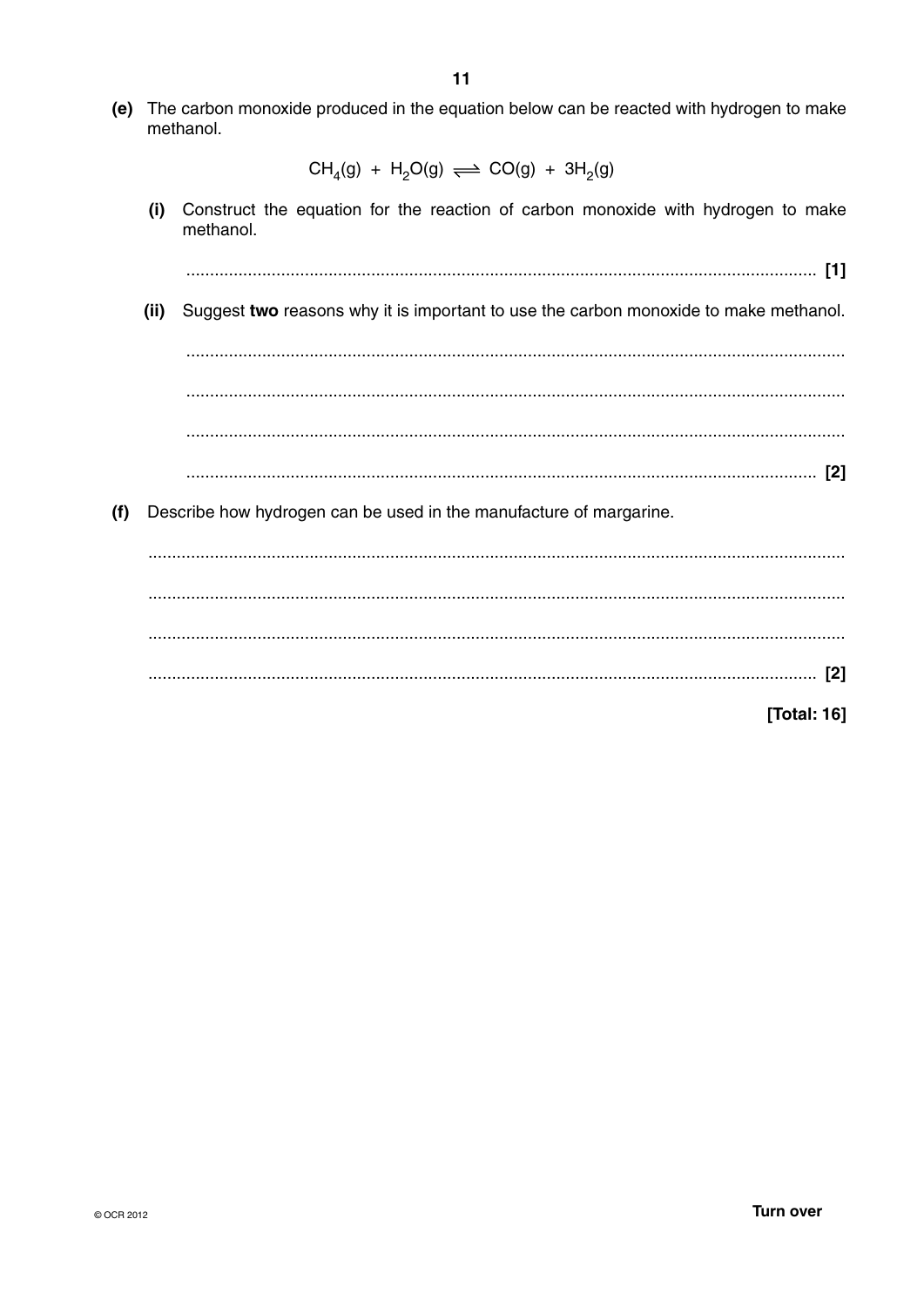- **4** The uses of catalysts have great economic and environmental importance. For example, catalysts are used in ammonia production and in catalytic converters.
	- **(a)** Nitrogen and hydrogen react together in the production of ammonia, NH<sub>3</sub>.

 $N_2(g) + 3H_2(g) \implies 2NH_3(g)$   $\Delta H = -92 \text{ kJ} \text{ mol}^{-1}$ 

The activation energy for the forward reaction,  $E_a$ , is +250 kJ mol<sup>-1</sup>.

 **(i)** Complete the enthalpy profile diagram for this reaction between nitrogen and hydrogen.

Include the

- products
- enthalpy change of reaction, Δ*H*
- activation energy for the forward reaction, *E*a.

enthalpy  $N_2(g) + 3H_2(g)$ progress of reaction **[3]**

 **(ii)** What is the value of the enthalpy change of formation of ammonia?

answer = ............................................. kJ mol–1 **[1]**

 **(iii)** The reaction between nitrogen and hydrogen can be catalysed.

Suggest a possible value for the activation energy of the **catalysed** forward reaction.

answer = ............................................. kJ mol–1 **[1]**

 **(iv)** What is the value of the activation energy for the uncatalysed **reverse** reaction (the decomposition of ammonia into nitrogen and hydrogen)?

answer = ............................................. kJ mol–1 **[1]**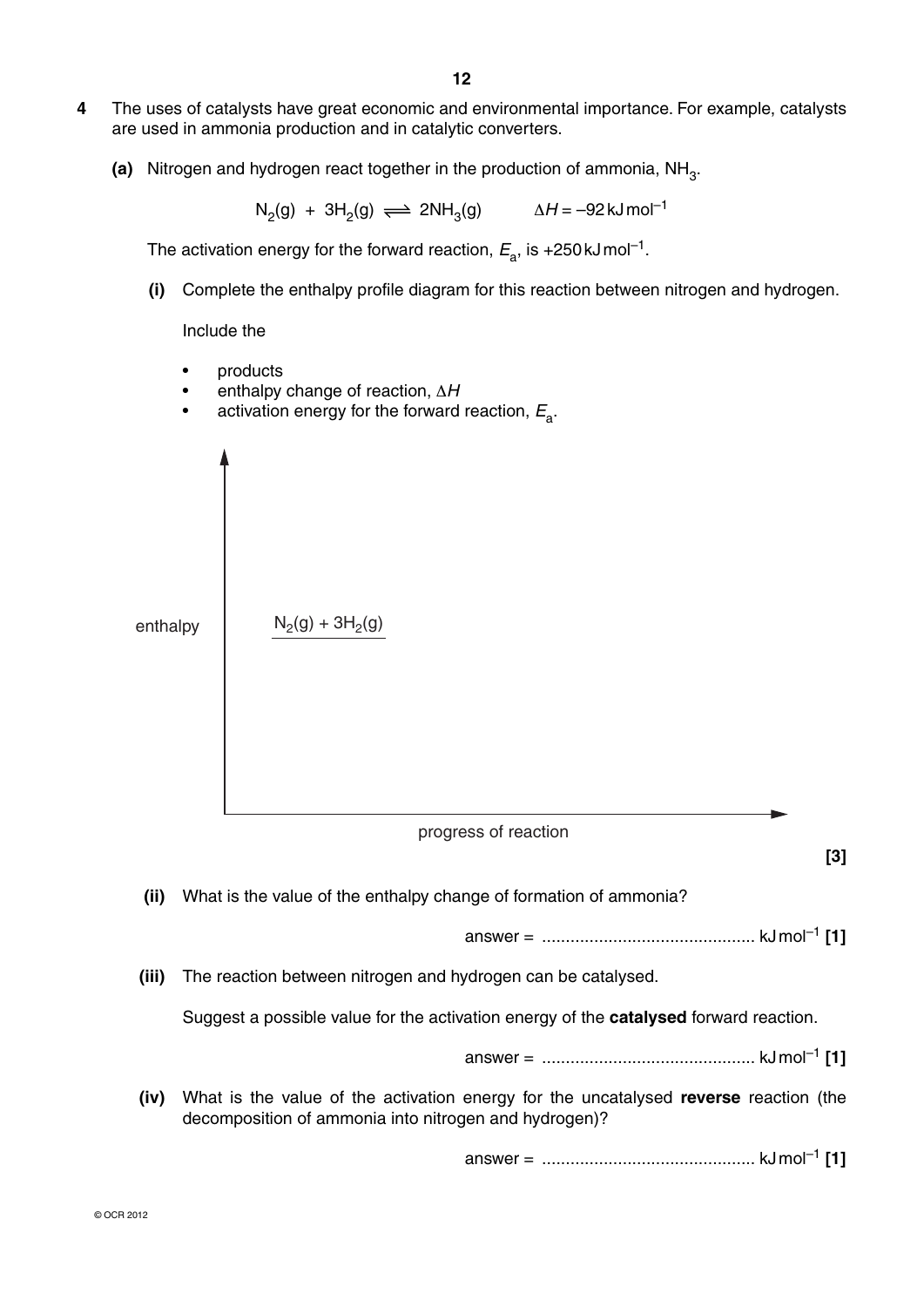Write the equation for this reaction.  $(i)$  $(ii)$ Outline the stages that allow nitrogen monoxide and carbon monoxide to react in a catalytic converter. (c) Scientists monitor pollutant gases in the atmosphere. State two modern analytical techniques that scientists can use to monitor environmental  $(i)$ pollution. Explain why it is important to establish international cooperation to reduce pollution  $(ii)$ levels. 

(b) In a catalytic converter, nitrogen monoxide reacts with carbon monoxide.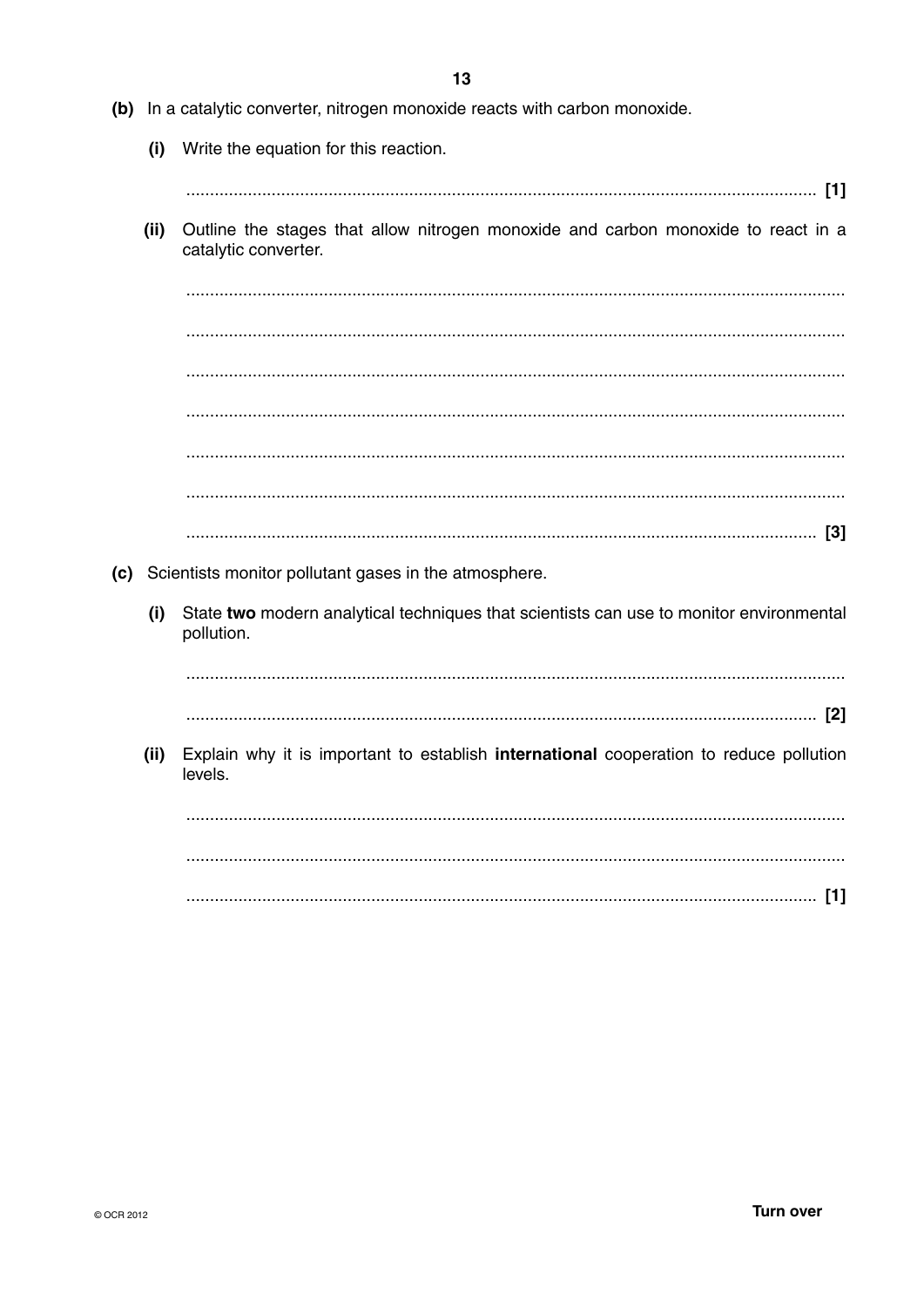**(d)** In the stratosphere, nitrogen monoxide, NO, is linked with ozone depletion.

Complete the equations below that describe how NO contributes to ozone depletion.

|  |                                                             | step 1 $NO + O_3$ $\rightarrow$ + |  |
|--|-------------------------------------------------------------|-----------------------------------|--|
|  |                                                             |                                   |  |
|  | overall $\cdots$ $+$ $\cdots$ $\rightarrow$ 20 <sub>2</sub> |                                   |  |
|  |                                                             |                                   |  |

 **(e)** Hess' law can be used to calculate enthalpy changes of reaction.

The equation for the reaction that gives the enthalpy change of formation,  $\Delta H_f$ , of N<sub>2</sub>O(g) is as follows.

$$
N_2(g) + \frac{1}{2}O_2(g) \longrightarrow N_2O(g)
$$

(i) It is not possible to measure the enthalpy change of formation of  $N_2O(g)$  directly.

Suggest why it is **not** possible.

 ........................................................................................................................................... ..................................................................................................................................... **[1]**

**(ii)** The data below can be used to calculate the enthalpy change of formation,  $\Delta H_f$ , of  $N_2O(g)$ .

| reaction                                                                  | enthalpy change of reaction<br>/kJ $\text{mol}^{-1}$ |  |  |
|---------------------------------------------------------------------------|------------------------------------------------------|--|--|
| $C(s) + N_2O(g) \rightarrow CO(g) + N_2(g)$                               | $-193$                                               |  |  |
| $\mathsf{C}(s) + \frac{1}{2}\mathsf{O}_{2}(g) \rightarrow \mathsf{CO}(g)$ | $-111$                                               |  |  |

Calculate  $\Delta H_{\text{f}}$  for N<sub>2</sub>O(g).

Δ*H*<sup>f</sup> = ........................................... kJ mol–1 **[2]**

 **[Total: 19]**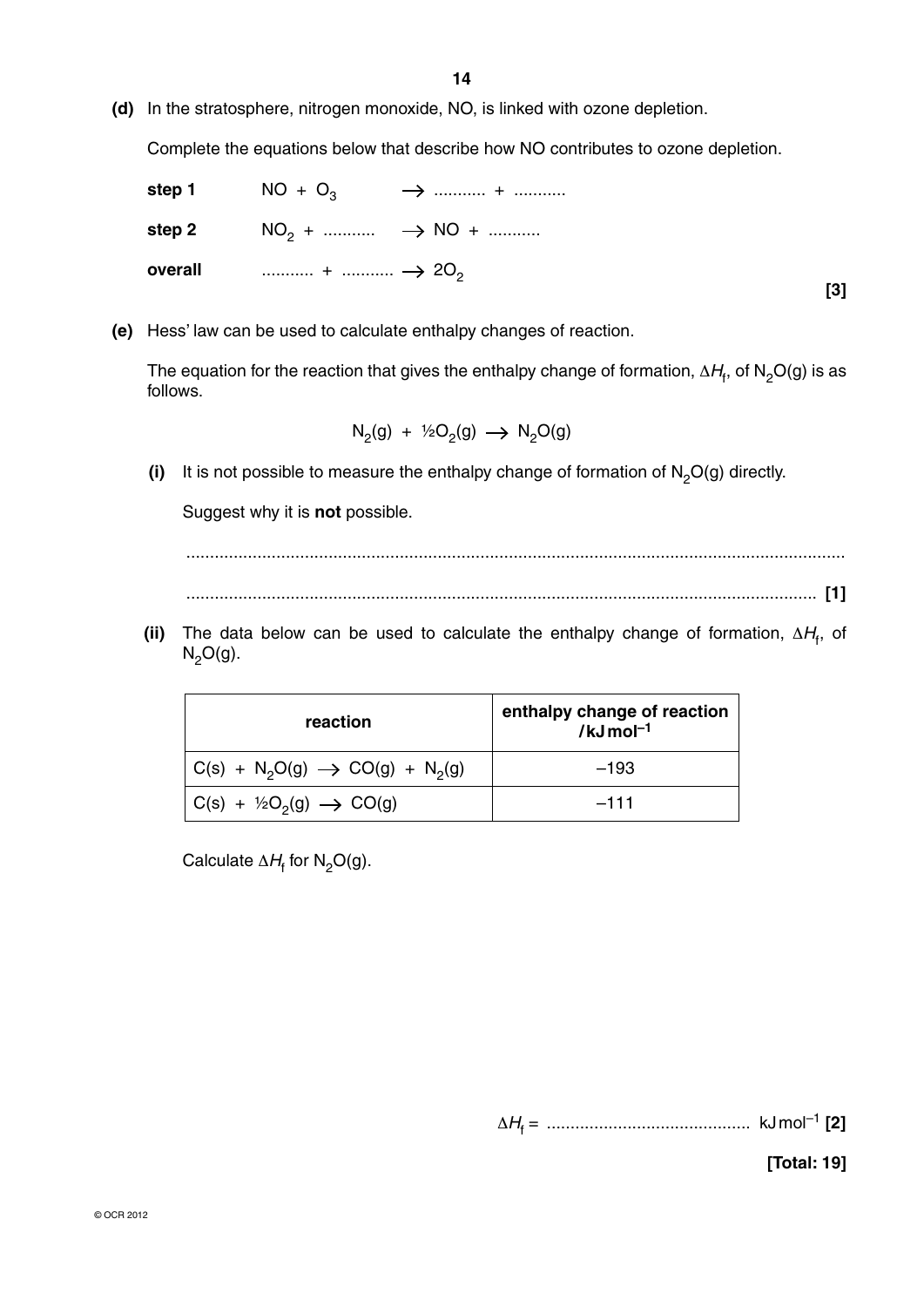- **5** Methane and ethane are important fuels.
	- **(a)** Methane could be manufactured by the reaction between carbon dioxide and hydrogen.

$$
CO2(g) + 4H2(g) \rightarrow CH4(g) + 2H2O(g)
$$

Using the table of bond enthalpies, calculate the enthalpy change of reaction for this manufacture of methane.

| bond    | average bond enthalpy<br>$/kJ$ mol <sup>-1</sup> |
|---------|--------------------------------------------------|
| $C-H$   | +415                                             |
| $H$ –H  | +436                                             |
| $C = O$ | $+805$                                           |
| O-H     | ⊥464                                             |

enthalpy change of reaction = ............................................ kJ mol–1 **[3]**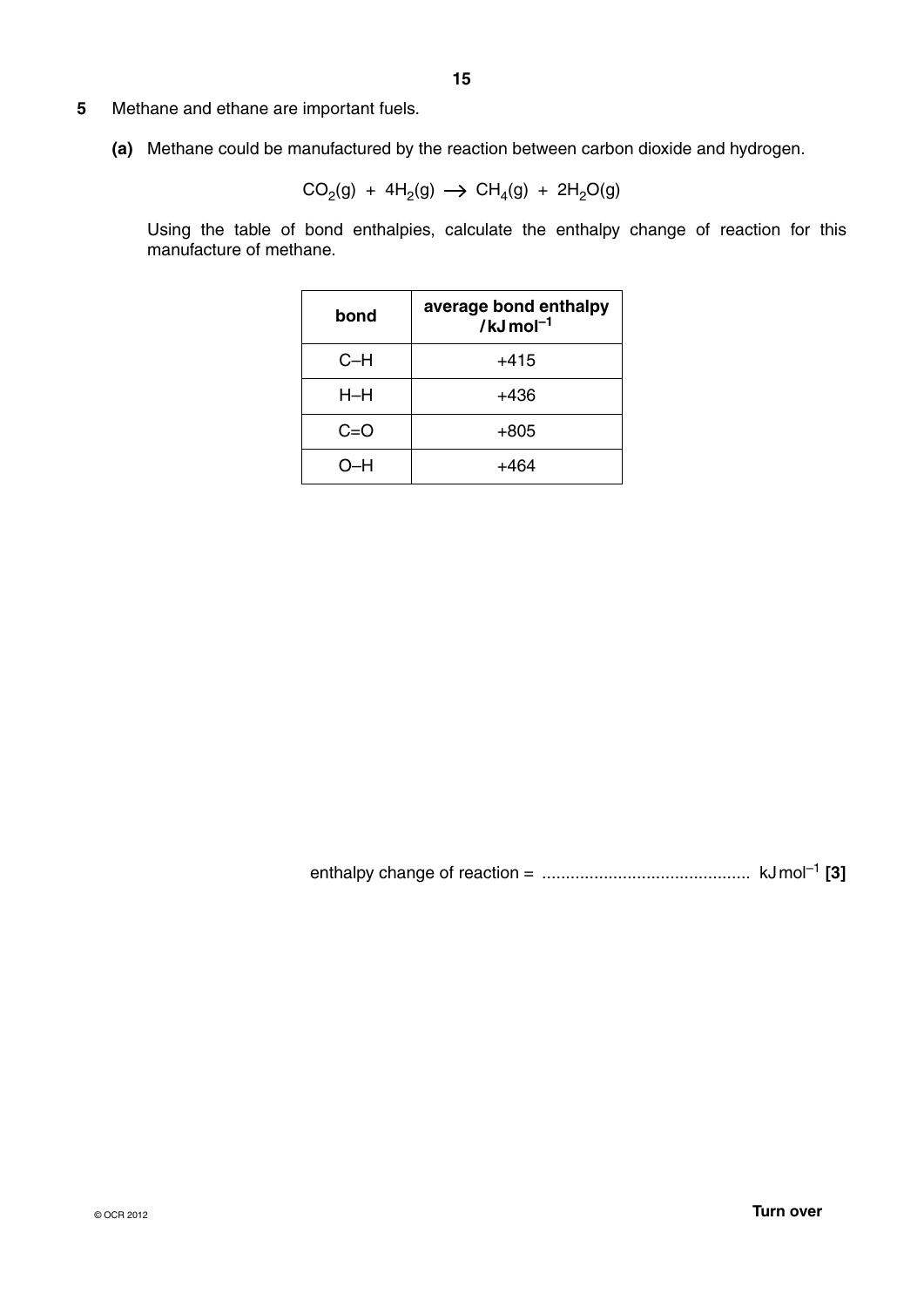- (b) Methane is a greenhouse gas. Scientists are concerned that the concentration of methane in the atmosphere is slowly increasing.
	- $(i)$ Explain how atmospheric methane molecules can contribute to global warming.

(ii) One way that scientists hope to minimise global warming is by developing Carbon Capture and Storage, CCS, techniques.

Describe two of these CCS techniques.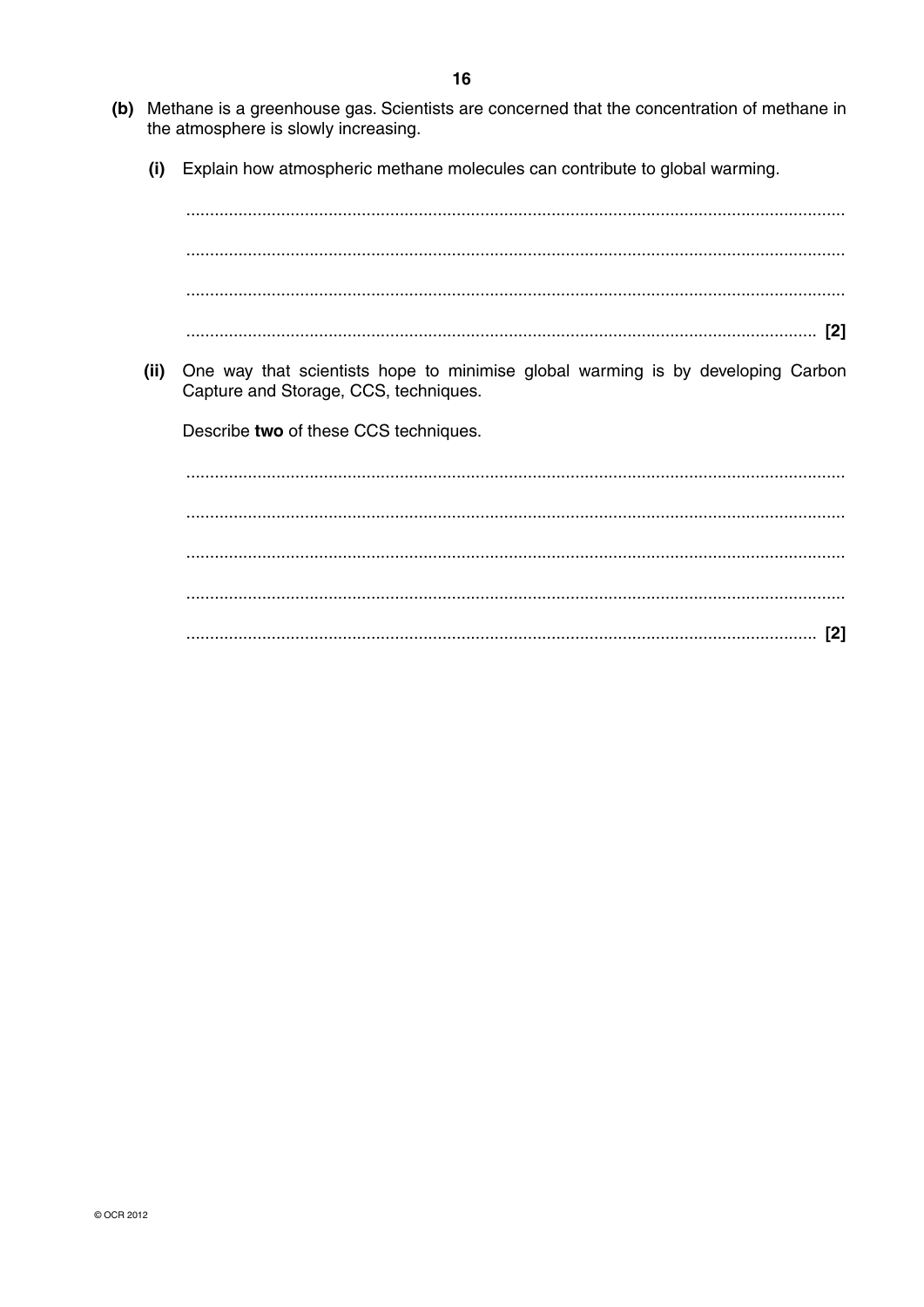- (c) Ethane reacts with bromine in the presence of ultraviolet radiation to form many organic products.
	- (i) Two of these products are bromoethane and hydrogen bromide.

Describe the mechanism of the reaction between ethane and bromine that forms bromoethane and hydrogen bromide.

Include in your answer

- the type of bond fission that occurs  $\bullet$
- equations for each step of the reaction  $\bullet$
- $\bullet$ the name of each step of the reaction.

|      | Your answer needs to be clear and well organised using the correct terminology.                     |
|------|-----------------------------------------------------------------------------------------------------|
|      |                                                                                                     |
|      |                                                                                                     |
|      |                                                                                                     |
|      |                                                                                                     |
|      |                                                                                                     |
|      |                                                                                                     |
|      |                                                                                                     |
|      |                                                                                                     |
|      |                                                                                                     |
|      |                                                                                                     |
|      | $[7]$                                                                                               |
| (ii) | Give two reasons why there are many organic products of the reaction between bromine<br>and ethane. |
|      |                                                                                                     |
|      |                                                                                                     |
|      |                                                                                                     |
|      |                                                                                                     |
|      |                                                                                                     |
|      | $[2]$                                                                                               |
|      | [Total: 16]                                                                                         |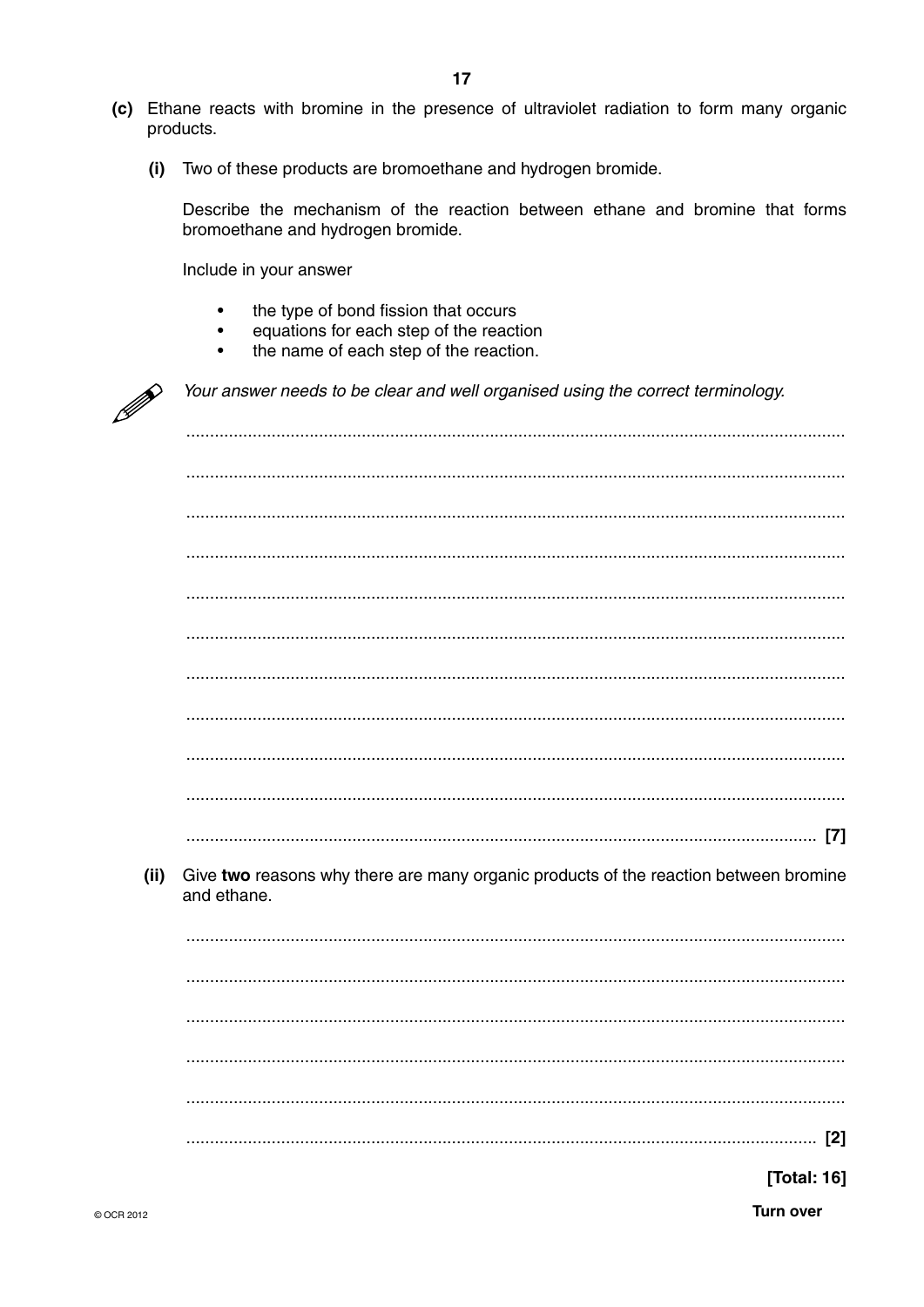- **6** A student carries out an investigation on some halogenoalkanes.
	- **(a)** She decided to hydrolyse 1-bromopentane and 1-chloropentane using aqueous sodium hydroxide.

State and explain the difference in the rates of hydrolysis of 1-bromopentane and 1-chloropentane.

 ................................................................................................................................................... ................................................................................................................................................... ................................................................................................................................................... ............................................................................................................................................. **[2]**

 **(b)** A student wants to determine the structure of an unknown iodoalkane **B**.

She knows that the molecular formula of **B** is  $C_4H_9I$ .

The student heats **B** with aqueous sodium hydroxide. A reaction mixture forms containing the organic compound **C** and I–(aq).

 **(i)** Draw all of the possible structural isomers for **B**.

| (ii)  | What is the molecular formula for compound C?                                                                                                                                           |
|-------|-----------------------------------------------------------------------------------------------------------------------------------------------------------------------------------------|
|       | $[1]$                                                                                                                                                                                   |
| (iii) | The student purifies compound C and splits it into two portions.                                                                                                                        |
|       | She heats one portion of C with concentrated sulfuric acid. The product of this<br>$\blacksquare$<br>reaction is methylpropene.                                                         |
|       | To the other portion of $C$ , she adds acidified potassium dichromate (VI) and heats<br>$\blacksquare$<br>the mixture under reflux. The product of this reaction is compound <b>D</b> . |

■ The infrared spectrum for compound **D** is shown at the top of page 19.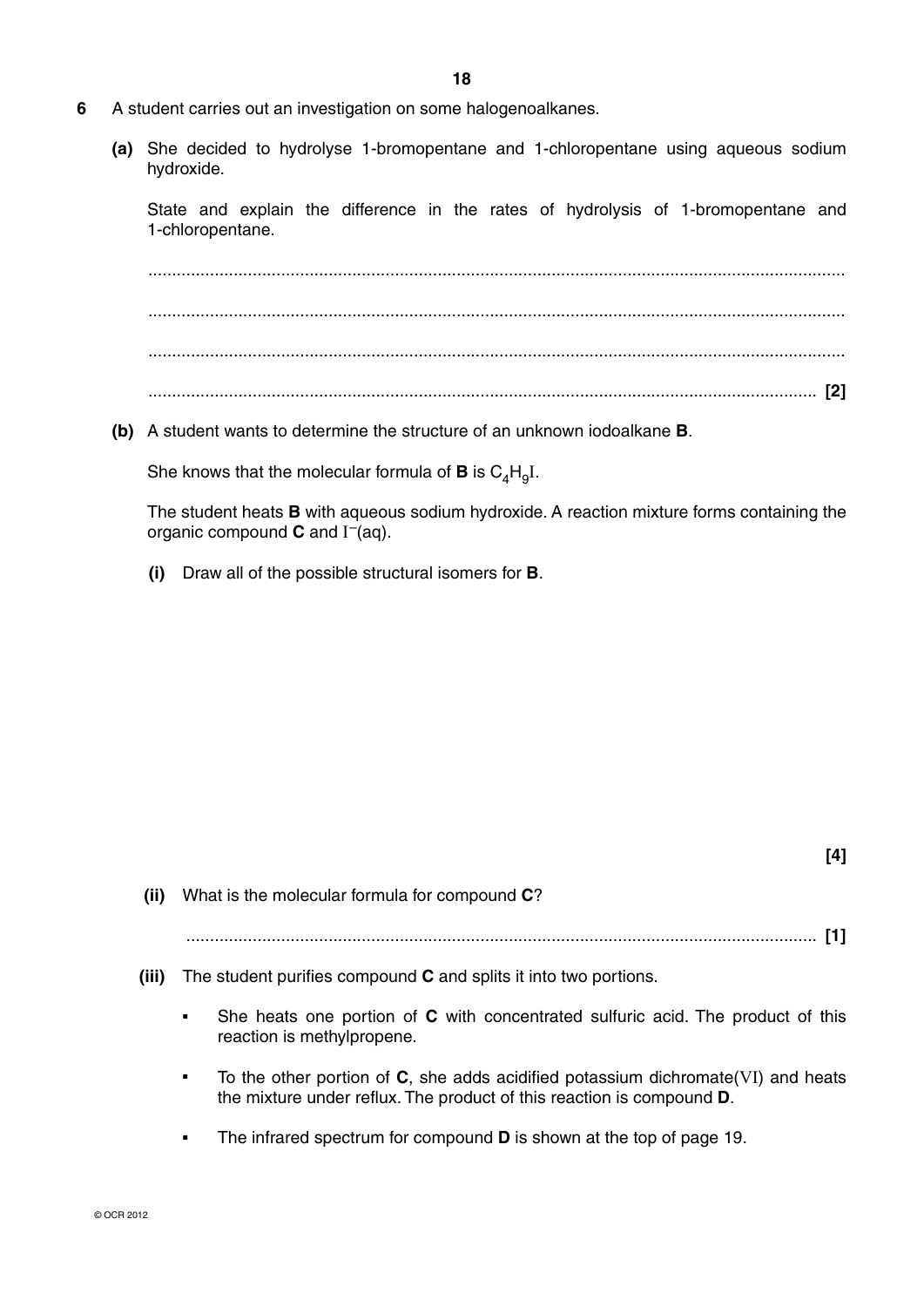

Use this evidence to suggest structures for B, C and D.



| <b>Turn over</b> |
|------------------|

In your answer you should make clear how your explanations are linked to the evidence.